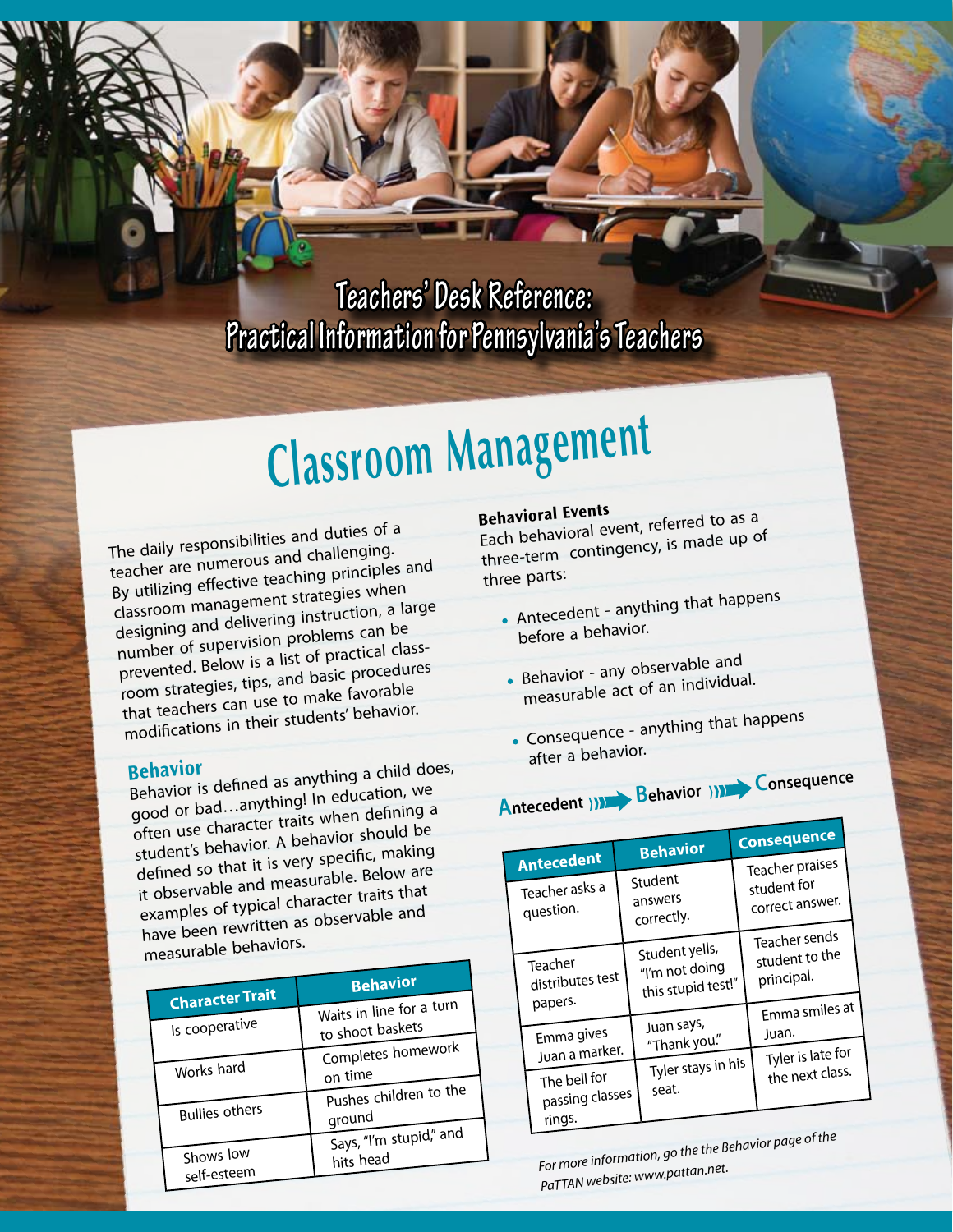#### **Consequences**

Consequences are what happen when rules are broken or followed. Students do things because they know other things will follow. Depending upon the type of consequence that follows, students will produce some behaviors and avoid or escape other behaviors. Things to consider:

- Consequences that give rewards increase a behavior (reinforcement).
- Consequences that give punishments decrease a behavior (punishment).
- Consequences that give neither rewards nor punishments may extinguish a behavior.

Be careful when applying consequences to misbehavior intending to punish (decrease the future rate of) that behavior. These are "intended punishers." The only way to determine if the consequences are actually punishers is to measure the future rate of the behavior. If the behavior decreases, then the consequence was a punishment. However, if the behavior maintains or increases, then the "intended punisher" consequence must have been a reinforcement.

The same principle works for "intended reinforcers." A teacher may apply a consequence to a desirable behavior intending to reinforce (maintain or increase) that behavior, but the only way to determine if that consequence was a reinforcer is to measure the future rate of the behavior. If the behavior maintains or increases, then the consequence was reinforcement. However, if the behavior decreases, then the "intended reinforcer" may actually have been a punishment.

#### **Reinforcement**

Tips for using reinforcement:

- You can't predict whether something will be a reinforcer for a behavior until you try it and observe its effect on the behavior.
- What may be a reinforcer for one student may not be reinforcing to other students.
- To be effective, a reinforcer must occur during or immediately following the behavior to be strengthened.
- To strengthen a new behavior, reinforce it frequently.
- Be aware that teacher comments like, "That's inappropriate" or "Stop that" may actually strengthen a negative behavior.

#### **Selecting Potential Reinforcers**

- Consider the age, interests, and preferences of the student whose behaviors you would like to strengthen.
- List potential reinforcers after considering the student's age, interests, and preferences.
- Consider the behavior you would like to strengthen through reinforcement to be sure the reinforcer is strong enough to do the job.
- Ask the student for input.

| <b>Types of Reinforcers</b> | <b>Examples</b>                                                                                                                                                                                                                                                 |
|-----------------------------|-----------------------------------------------------------------------------------------------------------------------------------------------------------------------------------------------------------------------------------------------------------------|
| <b>Material Reinforcers</b> | Toys, food, pencils, or other tangible items                                                                                                                                                                                                                    |
| <b>Activity Reinforcers</b> | Extra recess, extra classroom jobs, kickball game, special assembly, or field trip                                                                                                                                                                              |
| <b>Social Reinforcers</b>   | Smile, verbal praise, applause, saying "thank you" or other ways to give<br>attention, approval, or recognition                                                                                                                                                 |
| <b>Token Reinforcers</b>    | Any tangible item that can be exchanged for material, activity, or social<br>reinforcers at a later time                                                                                                                                                        |
|                             | A token/coupon representing money is often used in schools where students earn "tokens"<br>for following rules or exhibiting expected behaviors. The student can spend the earned<br>tokens at the school store or to pay for entrance to a dance, for example. |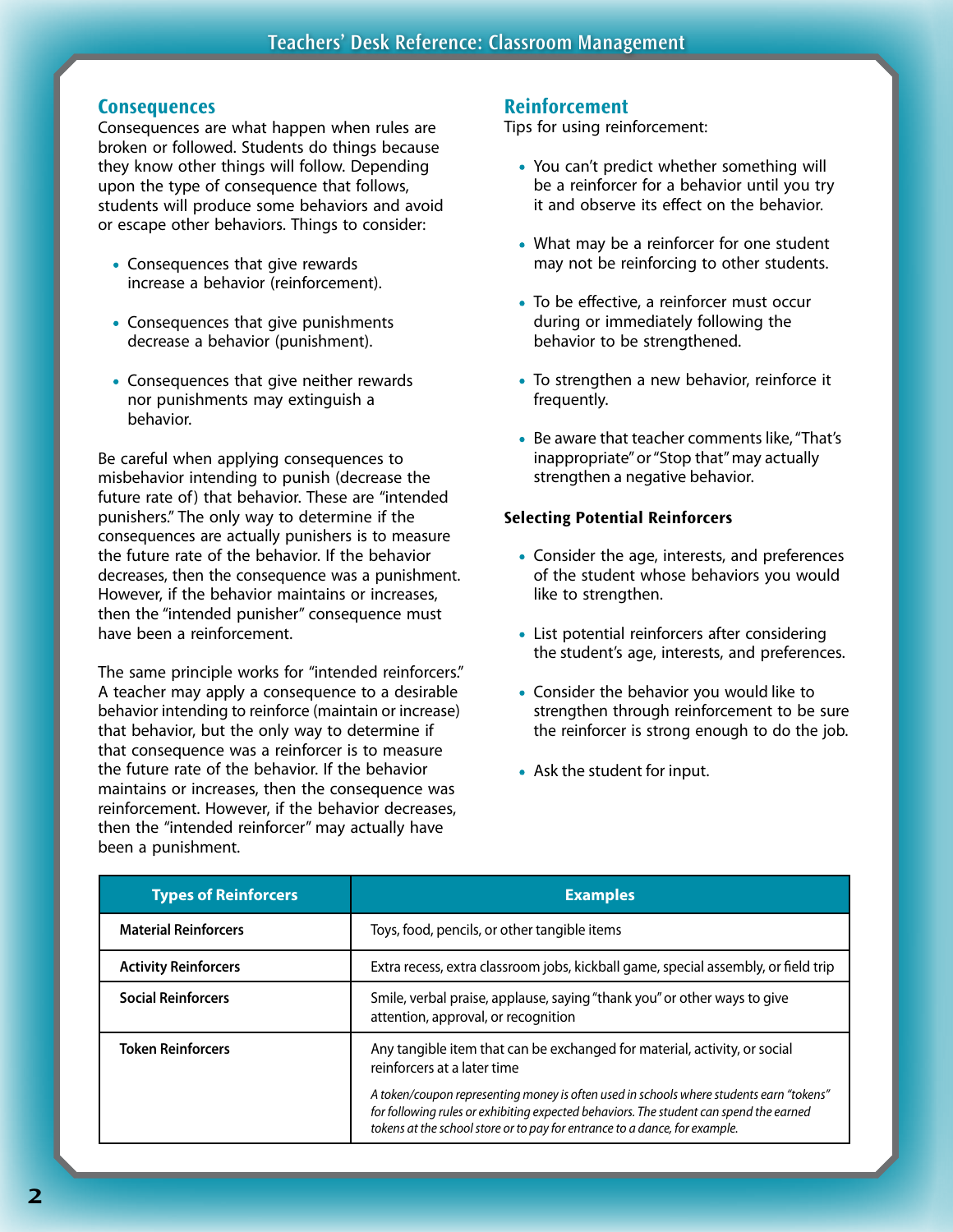| <b>Social</b>                                  |                                                                                                                                                                                                                                                                                                            | <b>Activity</b>                                                                                                                                                                                                                                                                                                                                                                                                                       | <b>Tangible/Edible</b>                                                                                                                                                                                                                                                                                                                                                                |  |
|------------------------------------------------|------------------------------------------------------------------------------------------------------------------------------------------------------------------------------------------------------------------------------------------------------------------------------------------------------------|---------------------------------------------------------------------------------------------------------------------------------------------------------------------------------------------------------------------------------------------------------------------------------------------------------------------------------------------------------------------------------------------------------------------------------------|---------------------------------------------------------------------------------------------------------------------------------------------------------------------------------------------------------------------------------------------------------------------------------------------------------------------------------------------------------------------------------------|--|
| Elementary                                     | • Positive comments,<br>such as: "Good<br>work," "Thanks for<br>being on time,"<br>"I like the way<br>you waited,"<br>"Wonderful!"<br>• Pat on the back<br>• Complimentary<br>note home to<br>parents<br>• Outstanding<br>students list<br>• High five<br>Display of work<br>• Applause from<br>classmates | • Have extra art time<br>• Feed class pets<br>• Sit next to classmate<br>of choice<br>• Have a party<br>• Have extra time on<br>computer<br>• Play classroom game<br>• Have extra gym time<br>• Watch a video<br>Eat lunch with teacher<br>• Be first in line<br>• Play with puzzles<br>• Peer tutor<br>• Watch a film or TV<br>• Have leisure reading<br>Build a model<br>Listen to radio<br>Play with clay<br>• Earn classroom jobs | • Pencils<br>• Fruit<br>$\cdot$ Pens<br>• Popcorn<br>Ribbons<br>• Cereal<br><b>Stickers</b><br><b>Nuts</b><br><b>Stars</b><br>• Pretzels<br><b>Balloons</b><br>• Raisins<br>• Treasure chest<br>• Juice<br>of items<br>• Crayons<br>• Erasers<br>Puzzles<br><b>Books</b><br>• Coloring books<br>• Magic markers<br>• Colored chalk<br>• Comic books<br>• Silly putty<br>$\cdot$ Yo Yo |  |
| Junior/<br><b>Senior</b><br><b>High School</b> | • Smiles<br>Handshakes<br>Victory sign<br>• Thumbs up<br>Pat on back<br>• Complimentary<br>phone call<br>to student or<br>parents<br>• Private compliment<br>• Honor roll<br>• Complimentary<br>note<br>• Increase course<br>grade                                                                         | • Have extra free time<br>• Play checkers, chess,<br>or card game<br>• Listen to private radio<br>or watch a video<br>• Have classroom party<br>• Have day with no<br>homework<br>• Go on a field trip<br>• Have extra gym time<br>• Have extra lunch time<br>• Work on computer<br>Teach another student<br>• Have a class outside<br>• Talk to another<br>student                                                                   | • Posters<br>• Pizza<br>• Dried<br>$\cdot$ Sports<br>fruit<br>equipment<br>• Nuts<br>• Music tapes<br>Magazines<br>Pretzels<br>• Paperback<br>• Chips<br>book<br>• Juice<br>$\cdot$ Soft<br>• Ticket to<br>Drinks<br>show<br>• Demo CD                                                                                                                                                |  |

#### **Classroom Reinforcers (Group and Individual)**

#### **Classroom Expectations**

- Limit the number of expectations; too many expectations are difficult for students to remember and for teachers to enforce.
- Include expectations that can be generalized throughout the classroom (avoid identifying procedures as rules).
- Expectations should be defined. Students and teachers may have very different definitions of "respectful." Definition of the expectation

should tell the students exactly what behavior is expected of students (e.g., "Raise your hand and wait to be called on before speaking").

• As you teach expectations and as you reinforce them later, you may want to connect expectations to the values of respect, responsibility, etc., but the expectation should be stated in a concrete way.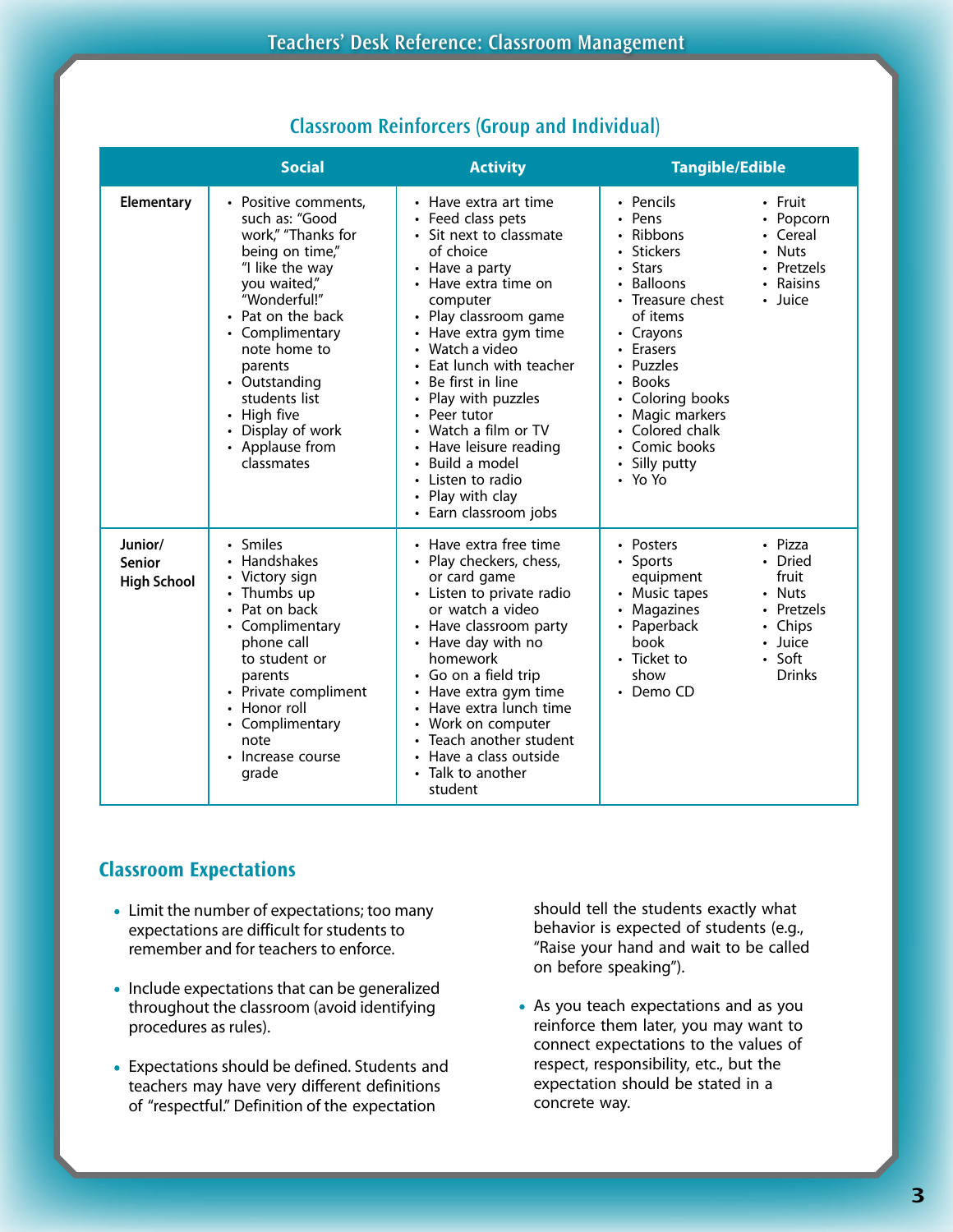- Expectations should state what you want the students to do, not what you do not want them to do. When expectations are stated as "Do not …," students may not be able to identify what the appropriate behavior is, only the inappropriate behavior.
- Explicitly teach the behaviors necessary to follow expectations. Teach expectations as explicitly as you teach academic concepts; using the design of Modeling–Guided Practice– Independent Practice. Design complete lesson plans for each expectation and instruct the students in how to follow the expectation. Provide practice and review following the initial lesson.
- Reinforce expectations. In addition to punishing consequences for when students do not follow expectations, teachers must provide reinforcing consequences for when students do meet expectations. Reinforcers may be tangible/ edible, social, or activity-based.

#### **Routines**

Teaching students how to perform basic school skills prevents behavior problems and saves instructional time. Research shows that effective and ineffective teachers respond to misbehaviors in the same ways. The main difference between effective and ineffective teachers is that effective teachers do much more to prevent problems.

An effective teacher will:

- Teach students how to work quietly.
- Give specific steps for how to do the work.
- Provide a time limit before asking students to do the work by actively instructing students through the classroom routine.
- Guide students to perform the routine accurately.
- Provide feedback on how the students are performing.

Once the students learn what to do and when to do it, the teacher can easily signal them to begin a routine and monitor them as they work through the routine. *(Adapted from: Witt, LaFleur, Naquin, & Gilbertson, Teaching Effective Classroom Routines, 1999.)*

#### **Example Routines**

- Entering the classroom Transitioning from class to class/subject to subject
- Requesting assistance Restroom breaks
- Sharpening pencils Lining up
- Recording homework assignments Walking through hallway
- • Organizing desks/lockers/work space/etc. Free time/activity time behavior
- Making up missed work Cafeteria routines
- Breaking into small learning groups Routines for helping substitute teacher
- Taking attendance Passing in papers

| <b>Type of Expectation</b>        | <b>Example</b>                                                                      |
|-----------------------------------|-------------------------------------------------------------------------------------|
| A Compliance Rule                 | Follow teacher directions the first time the teacher says them.                     |
| A Talking Rule                    | Raise your hand and wait to be called on before speaking during instructional time. |
| <b>A Preparation Rule</b>         | Have materials ready for class.                                                     |
| An In-Class Behavior Rule         | Keep hands and feet to yourself.                                                    |
| An On-Time Rule                   | Be in class and prepared when the bell rings.                                       |
| <b>A Transition Behavior Rule</b> | Walk down the hall with hands and feet to yourself.                                 |

#### **Example Expectations (provided by Bill Jensen)\***

\* *The Tough Kid New Teacher Kit: Practical Classroom Management & Survival Strategies for the New Teacher*. Authors: Ginger Rhodes, William Jensen, and Daniel Morgan. Sopris West Educational Services, 4093 Specialty Place, Longmont, CO 80504.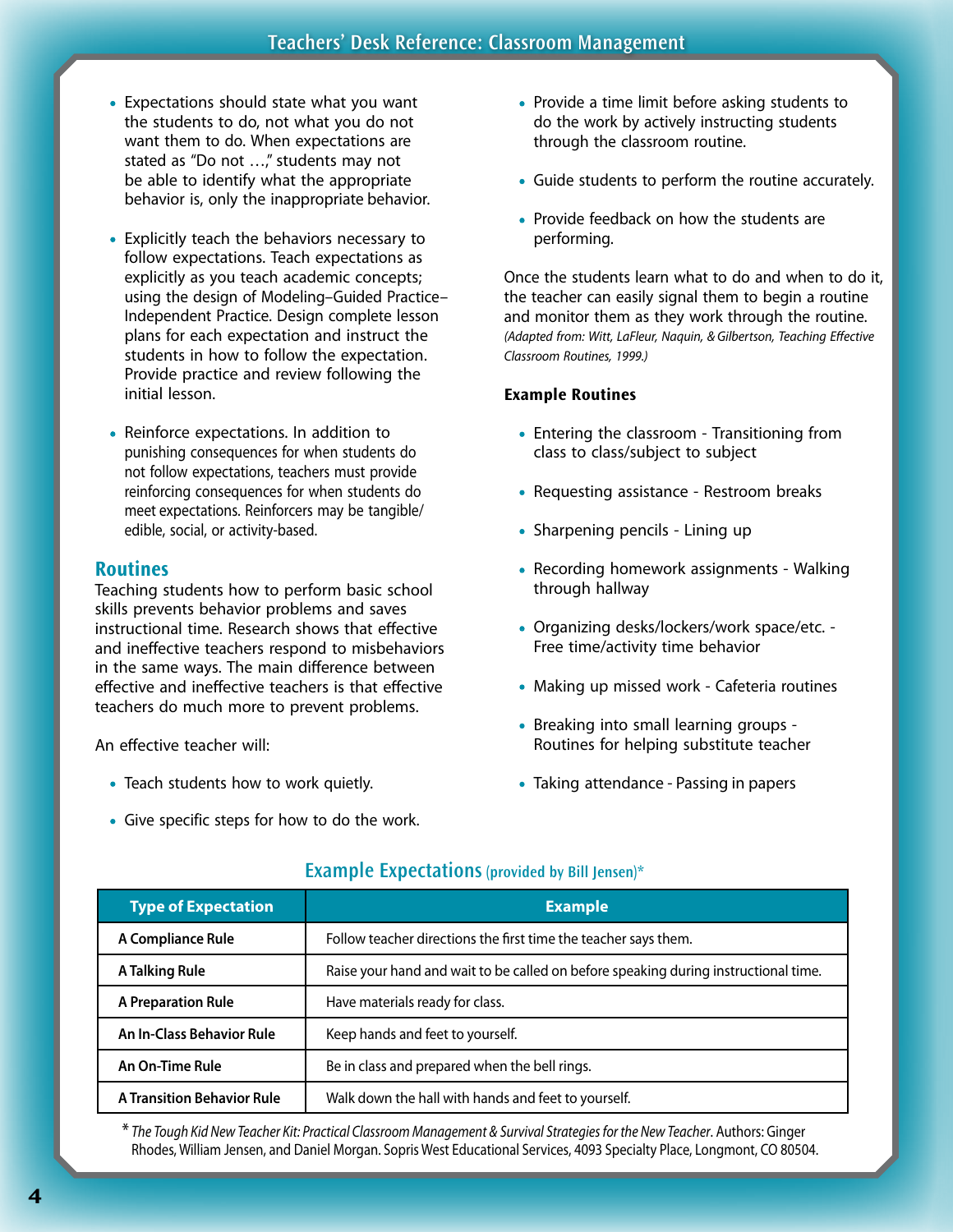#### **Scheduling**

The daily schedule can have a great effect on a school's climate. At the elementary level, discipline problems can result from the way small-group instruction is scheduled. Many teachers divide their students for reading and mathematics groups. These small groups meet separately with the teacher while other students complete worksheets or work in learning centers. All too often, teachers must interrupt small-group instruction to address discipline problems. In middle and high schools, traditional schedules also create situations that may contribute to the number of discipline problems. Below are a few ideas to cut down on possible management issues that occur due to scheduling.

- Post a daily schedule and discuss any changes each morning. This allows students to see what is planned for the day.
- Start the day with a highly reinforcing activity. Students will be more motivated to arrive at school on time if the first activity is one that is reinforcing to them.
- Alternate activities throughout the day.
	- $\Diamond$  Provide highly preferred, nonpreferred, highly preferred, nonpreferred, highly preferred, nonpreferred, etc., activities.
	- $\Diamond$  Students will always either be involved in a highly preferred activity or be working toward a highly preferred activity.
	- $\Diamond$  This avoids long strings of unmotivating activities that are more likely to elicit problem behaviors.
- Plan and teach carefully for transitions.
- Provide varying learning time since some students need more time to learn/work than others.
- Schedule recess time next to another class change such as lunch or special classes to reduce time lost to movement.

#### **Environment**

- Give student a seat up front, close to the teacher.
- Give student extra work space.
- Seat student away from distractions (e.g., the door, noisy heaters/air conditioning units, high-traffic areas).
- Reduce noise level during tasks requiring concentration.
- Seat student among well-focused students.
- Use study carrels or privacy boards during seatwork and test-taking.
- Display models of completed projects for student reference.

#### **Organization**

- Write assignments on board, as well as present orally.
- Assist student with recording of assignments (student buddy, aide, or teacher).
- Clarify assignments to students at end of class/day.
- Provide students with handouts that are already three-hole punched.
- Provide assistance with organizing materials.
- Color-code books, notebooks, and/or materials.
- Tape "Things to Do" list to student's desk.
- Break down long assignments into smaller chunks/increments.
- Limit amount of materials/clutter on student's desk.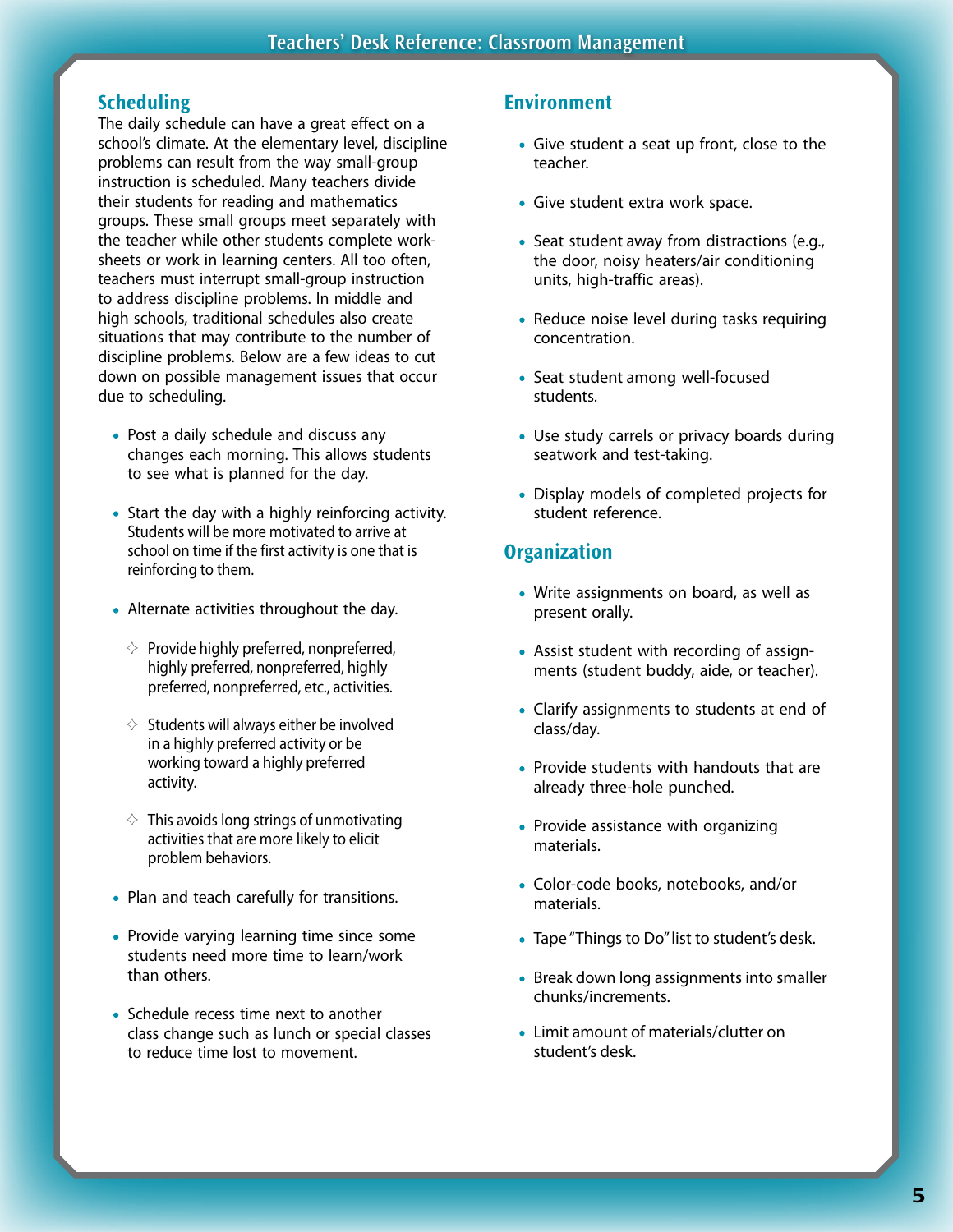To help you determine if you are implementing effective instructional practices in your classroom, complete the *Instructional Practices for an Effective Classroom* checklist below.

Read each item on the checklist and consider the degree to which you implement it in your classroom. For each item, circle the number that corresponds to your overall implementation of that item.

- $1 =$  Not observed: You do not implement this item in your classroom.
- 2 = Inconsistent: You implement this item sometimes, with some content areas or students.
- $3 =$  Established: You implement this item consistently across all areas of the curriculum and across students.

Add the numbers circled in each column and place the sum in the box at the bottom of the column. Add the sums of the three columns to calculate your total points.

| 1 | $\overline{2}$ | 3              | Classroom rules are clearly displayed.                                                                        |  |  |
|---|----------------|----------------|---------------------------------------------------------------------------------------------------------------|--|--|
| 1 | 2              | 3              | A system is in place for praising and acknowledging students' academic and behavioral<br>accomplishments.     |  |  |
| 1 | $\overline{2}$ | 3              | Routines are clearly defined and posted in the classroom.                                                     |  |  |
| 1 | $\overline{2}$ | 3              | A process is in place for quick recording of both academic and behavioral data.                               |  |  |
| 1 | $\overline{2}$ | 3              | Classroom organization and structure allow for smooth transitions between groups,<br>classes, and activities. |  |  |
| 1 | $\overline{2}$ | $\overline{3}$ | Procedures are in place for dealing with severe/dangerous behaviors.                                          |  |  |
| 1 | $\overline{2}$ | 3              | Instruction is explicit, interesting, varied, age appropriate, and individually<br>appropriate.               |  |  |
| 1 | $\overline{2}$ | $\overline{3}$ | The teacher ensures that prerequisite skills are mastered before continuing.                                  |  |  |
| 1 | $\overline{2}$ | $\overline{3}$ | The teacher assures predictability and provides transitional warnings.                                        |  |  |
| 1 | $\overline{2}$ | 3              | Instruction is provided in a variety of formats: one-to-one, small group, and large group.                    |  |  |
| 1 | $\overline{2}$ | 3              | The pacing of instruction maintains student attention.                                                        |  |  |
| 1 | $\overline{2}$ | 3              | Instructional materials are designed to meet varying student performance levels.                              |  |  |
| 1 | 2              | 3              | Time is provided for corrective feedback and error correction.                                                |  |  |
| 1 | 2              | 3              | Independent activities are designed to provide instructionally relevant practice.                             |  |  |
| 1 | $\overline{2}$ | 3              | A process is in place to assess the effectiveness of instruction.                                             |  |  |
|   |                |                | <b>TOTAL</b>                                                                                                  |  |  |

#### **Instructional Practices for an Effective Classroom**

*Checklist adapted from Darch, C. B. and Kameenui, E. J. (2004). Instructional Classroom Management. Canada: Pearson Prentice Hall.*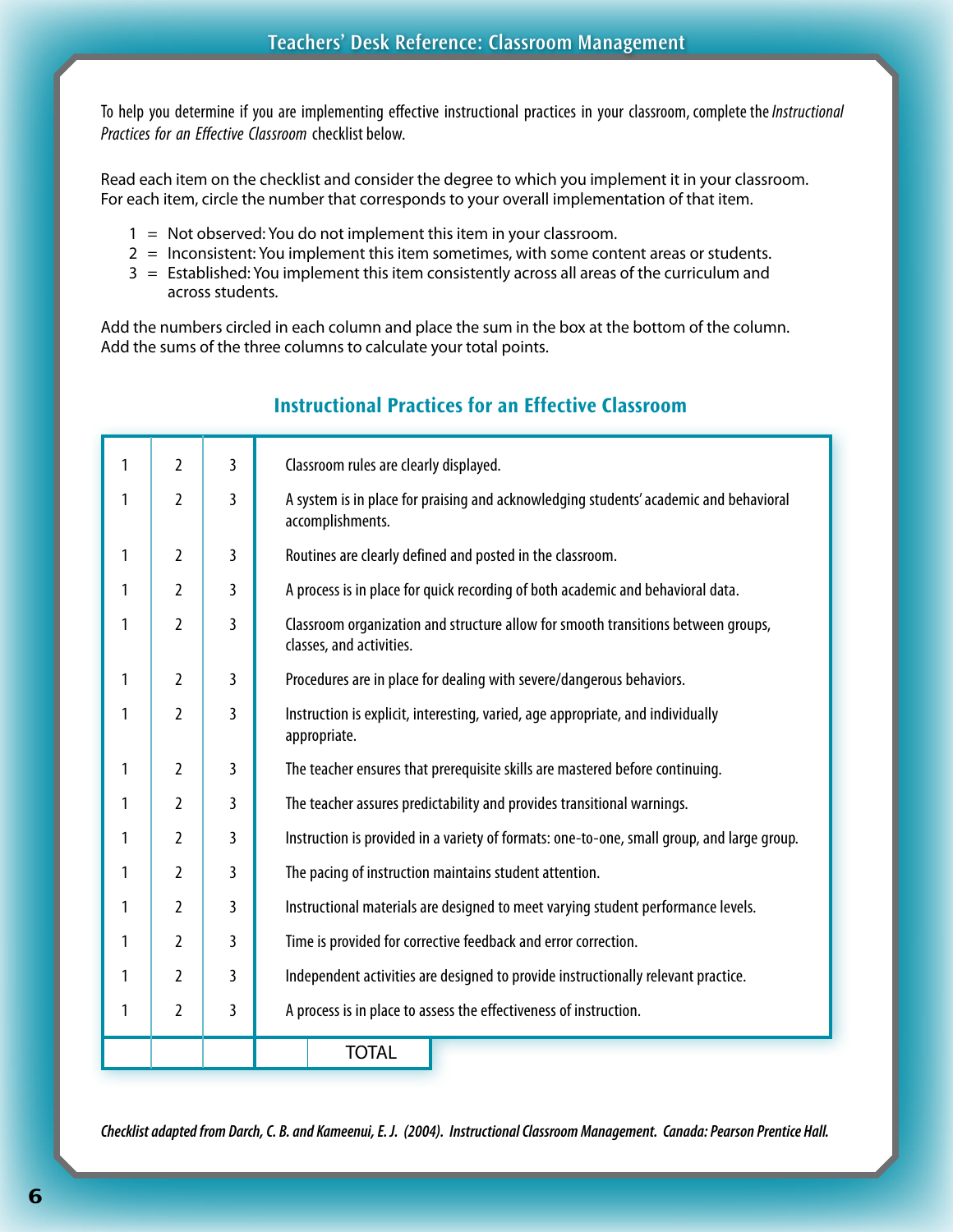#### **Interpreting Results**

- 36-45 points is indicative of a classroom with strong evidence of strategies characteristic of effective classrooms
- 22-35 points is indicative of a classroom moving toward effective instructional practices
- 21 or fewer points is indicative of a classroom that requires more emphasis on effective instructional practices